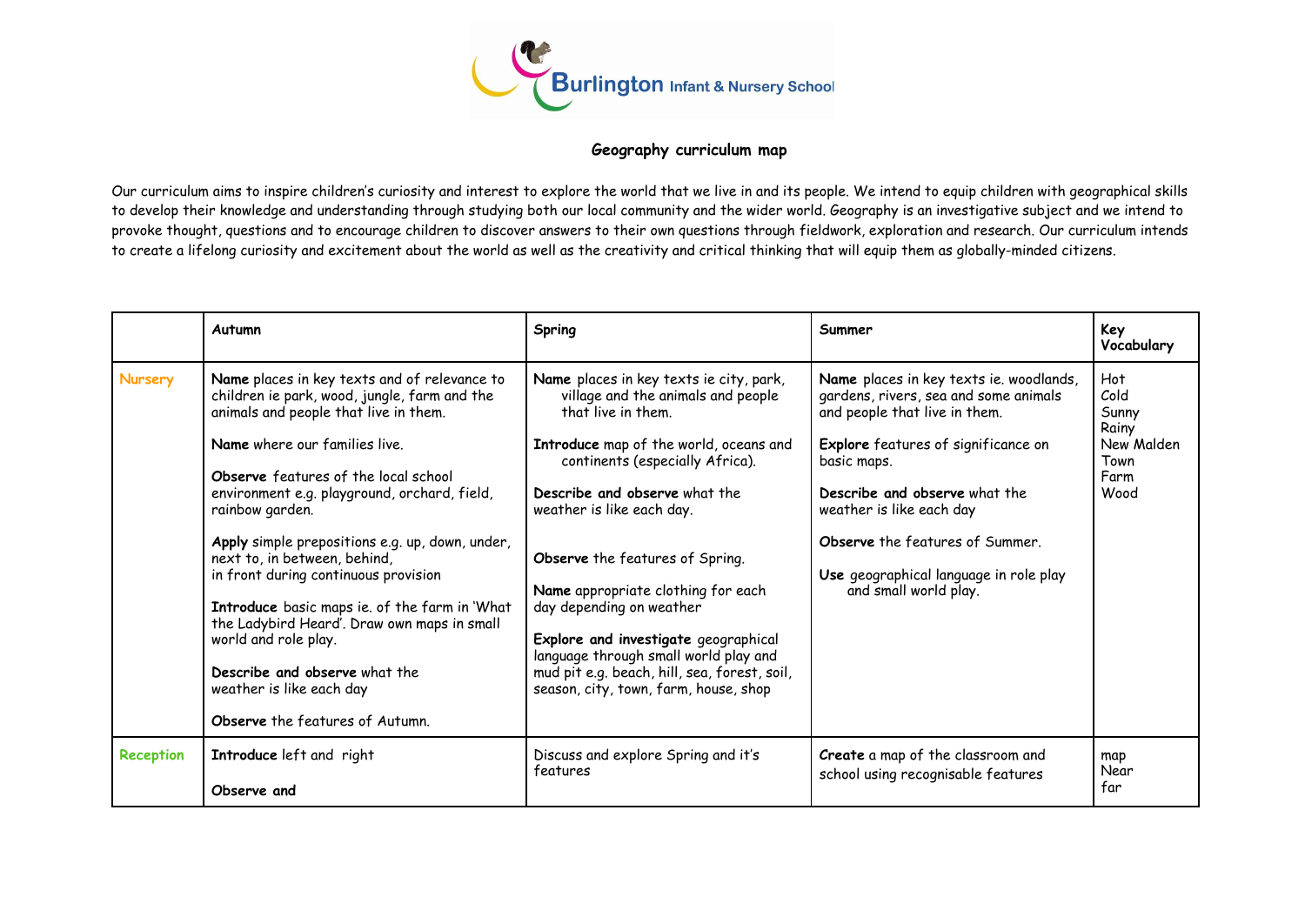|               | name physical<br>features of the<br>surrounding area<br>during Out and<br>About- Autumn walk around the<br>school<br>Discuss and explore features of<br>Autumn and Winter                                                                                                                                                                                                                                                                                   | Observe the different seasons and link<br>to different weathers<br>Describe and observe<br>what the weather is like each<br>day<br>Introduce what grows in each<br>season and why<br>Name appropriate clothing for<br>each Season<br>Identify and name features during trip<br>to Beverley Park looking for signs of<br>Spring<br>Observe features of the local<br>environment - Beverley Park                                              | Explore maps in different ways e.g.<br>pirate treasure maps<br>Observe features of the local<br>environment - Beverley Park<br>NM Library, NM Fire Station<br>Godstone Farm<br>Introduce capital cities across uk<br>through stories - Katie Morag, The<br>Queen's Hat, The Queen's handbag,<br>Mr.Chicken goes to London<br>Explore London, transport, distance<br>from New Malden<br>Introduce continents on map and Google<br>Earth-where do you live?<br>Introduce the idea that countries are<br>separated by oceans<br>Introduce globe, hot and cold areas and<br>the equator during topic Here, There<br>and Everywhere | left<br>right<br><b>up</b><br>down<br>under<br>next to<br>between<br>Behind<br>Country<br>school<br>park<br>building<br>local area                               |
|---------------|-------------------------------------------------------------------------------------------------------------------------------------------------------------------------------------------------------------------------------------------------------------------------------------------------------------------------------------------------------------------------------------------------------------------------------------------------------------|---------------------------------------------------------------------------------------------------------------------------------------------------------------------------------------------------------------------------------------------------------------------------------------------------------------------------------------------------------------------------------------------------------------------------------------------|--------------------------------------------------------------------------------------------------------------------------------------------------------------------------------------------------------------------------------------------------------------------------------------------------------------------------------------------------------------------------------------------------------------------------------------------------------------------------------------------------------------------------------------------------------------------------------------------------------------------------------|------------------------------------------------------------------------------------------------------------------------------------------------------------------|
| <b>Year 1</b> | Name common fish in the five oceans.<br>Make continents using playdough. Discuss size<br>and shape of each continent.<br>Identify features of school grounds (senses<br>walk).<br>Identify human and physical features<br>observable from school site.<br>Investigate using globes and atlases the<br>names and locations of 5 oceans.<br>Investigate where different toys and games<br>come from around the world.<br>Create a map of the playground using | Investigate using globes and atlases the<br>route taken by Christopher Columbus and<br>where Blackbeard lived.<br>Introduce compass directions.<br>Identify human and physical features of<br>New Malden (local walk). Include survey<br>on local amenities.<br>Follow map when on local area walk.<br>Create own map of route taken on local<br>area walk.<br>Plan, draw and build a 3D model of the<br>classroom/school based on a 2D map | Name Asia, North and South America<br>when studying bears.<br>Recall facts about London as a capital<br>city when learning about Paddington<br>Compare features of London to Peru<br>(Paddington)<br>Compare the climates of Asia and<br>South America (study of pandas and<br>spectacled bears).<br>Discuss physical features of bears and<br>their habitats.<br>Comparing different areas(town,<br>village, beach, farmland, city). Compare<br>human and physical features when                                                                                                                                              | north<br>south<br>east<br>west<br>Compass<br>continent<br>Asia<br>Africa<br>North<br>America<br>South<br>America<br>Antarctica<br>Europe<br>Australasia<br>ocean |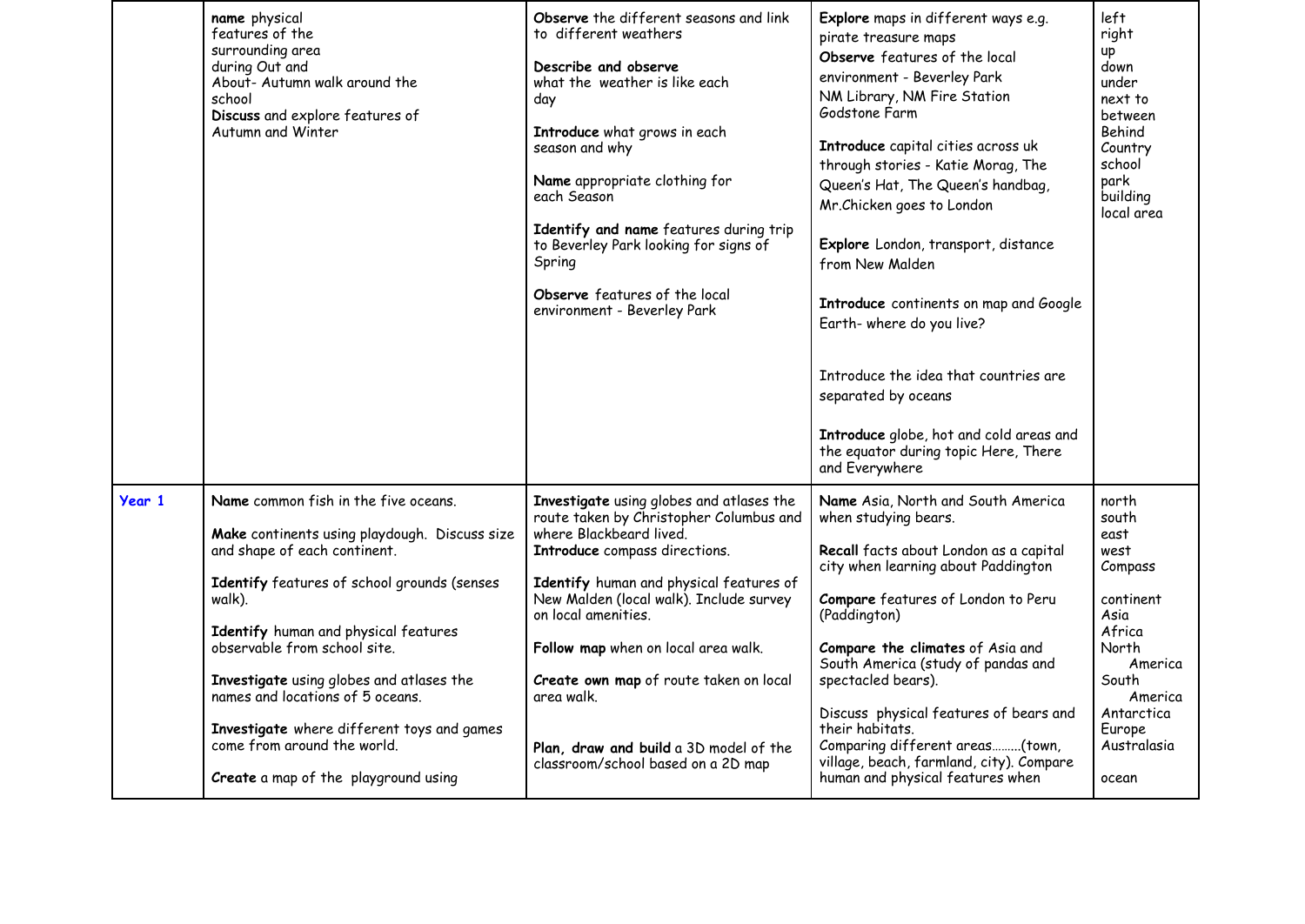|        | locational language (near, far)                                                                                                                                                                                                                                                                                                                                           | Collect and record daily weather<br>patterns. Compare weather changes over<br>time. Research and report weather<br>findings including weather around the<br>world.<br>Discuss appropriate activities depending<br>on weather                    | looking at London and Peru.<br>Identify landmarks and features of the<br>different locations using Google Earth<br>when learning about bears<br>Use globes and atlases to locate the<br>habitats of bears.<br>Follow and use directional language<br>clues to find a Teddy's Bear picnic.<br>Use google earth to compare Peru and<br>London. Discuss climate of Peru in<br>relation to the Equator<br>Observe human and physical features of<br>Wisley Gardens | Atlantic<br>Pacific<br>Arctic<br>Indian<br>Southern<br>landmark<br>River<br>United<br>Kingdom<br>capital city<br>England<br>London<br>weather<br>season<br>temperature<br>climate<br>thermometer<br>rain gauge<br>Anemometer<br>equator<br>North pole<br>South pole<br>symbols<br>key |
|--------|---------------------------------------------------------------------------------------------------------------------------------------------------------------------------------------------------------------------------------------------------------------------------------------------------------------------------------------------------------------------------|-------------------------------------------------------------------------------------------------------------------------------------------------------------------------------------------------------------------------------------------------|----------------------------------------------------------------------------------------------------------------------------------------------------------------------------------------------------------------------------------------------------------------------------------------------------------------------------------------------------------------------------------------------------------------------------------------------------------------|---------------------------------------------------------------------------------------------------------------------------------------------------------------------------------------------------------------------------------------------------------------------------------------|
| Year 2 | Naming and locating continents and oceans<br>when showing habitats from different parts of<br>the world<br>Observe and locate the habitats of a range of<br>animals on different maps<br>Create a new map of London after looking at<br>John Evelyn and Christopher Wren's plans<br>Observe human and physical features of the<br>London Wetlands Centre and NM allotment | <b>Compare</b> Brazil and England - comment<br>on landmark, buildings, longest rivers,<br>highest points, climate<br>Measure, record and present information<br>about the weather<br>Prove the closer you go to the equator<br>the hotter it is | Create a fact book about the UK<br>showing capital cities and surrounding<br>seas<br>Recreate the Lonely Beast's journey<br>using vocabulary of physical and human<br>features                                                                                                                                                                                                                                                                                 | Equator<br>Northern<br>Hemisphere<br>Southern<br>Hemisphere<br>English<br>channel<br>North sea<br>Irish sea<br>Pacific Ocean<br>Atlantic<br>Ocean<br><b>Indian Ocean</b><br>Southern<br>Ocean<br>Arctic Ocean<br>Scotland<br>Edinburgh                                                |